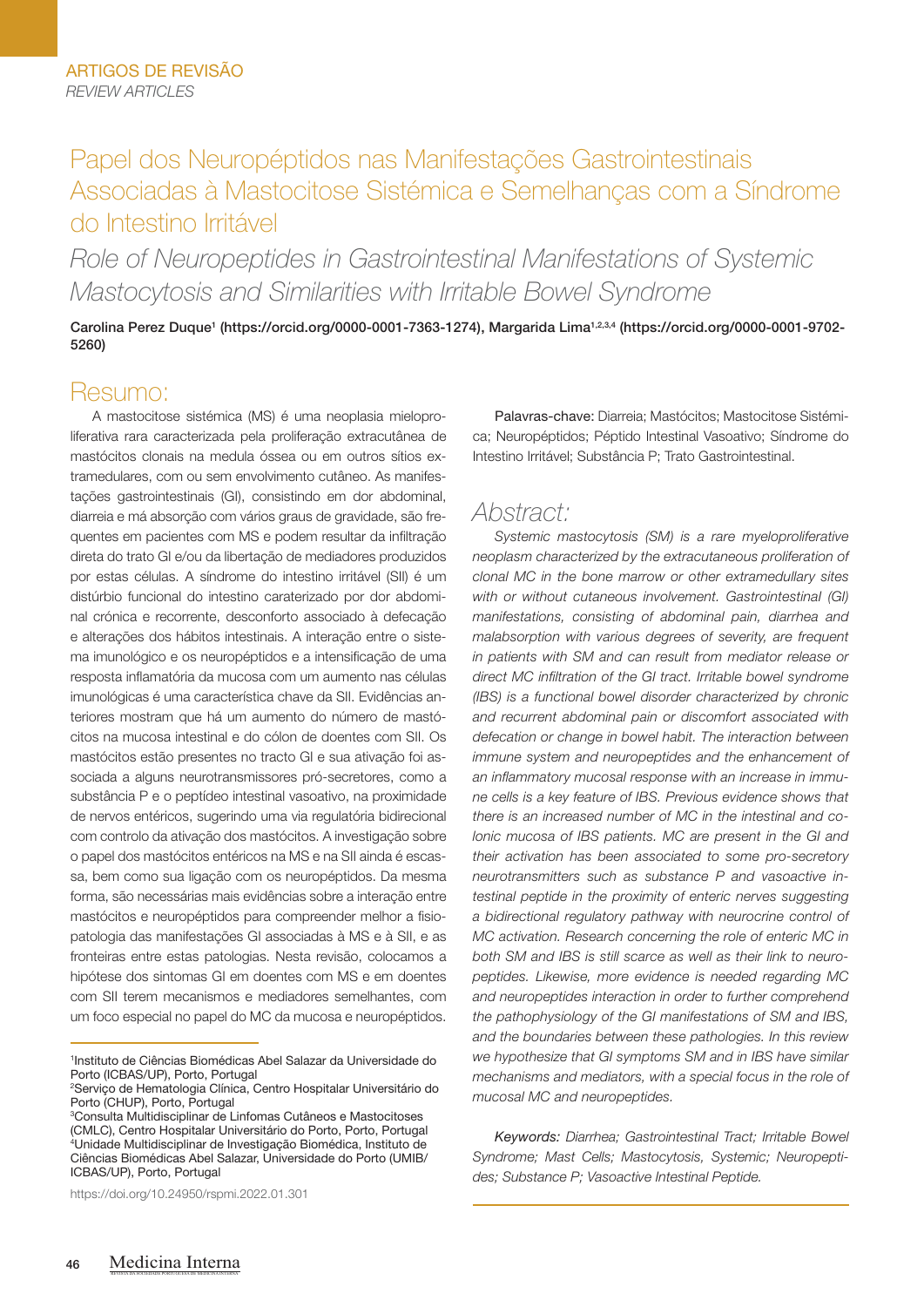# Introduction

Mast cells (MC) are major effector cells of the allergic response and play an important role in immunity by releasing preformed mediators from granules, newly formed mediators or cytokines on activation. These mediators in the gastrointestinal (GI) tract can affect ion secretion, epithelial barrier function and enhance an inflammatory response to local threats such as bacterial and parasitic infections.

Mastocytosis is a heterogeneous group of hematologic neoplasms involving the abnormal growth and accumulation of clonal MC, in one or more organs that are classified in three main categories: cutaneous mastocytosis (CM), systemic mastocytosis (SM) and mast cell sarcoma.<sup>1,2</sup> Although CM is the most common form of presentation of the disease particularly in children and associated with a good prognosis, SM is responsible for various clinical presentations in adult patients.

Systemic mastocytosis is characterized by an abnormal clonal expansion and activation of MC in the tissues, other than skin.<sup>2</sup> Bone marrow is the organ most common infiltrated, followed by the gut. GI manifestations, consisting of abdominal pain, diarrhea and malabsorption with various degrees of severity, are frequent in patients with SM and can result from mediator release or direct MC infiltration of the GI tract. Diagnosis of GI mastocytosis can be a puzzling diagnosis, as symptoms simulate other more common GI diseases, a correct patient´s workup requires a multidisciplinary approach, high index of suspicion to request the appropriated complementary exams.<sup>3</sup>

Irritable bowel syndrome (IBS) is a functional bowel disorder characterized by chronic and recurrent abdominal pain or discomfort associated with change in bowel habit. Although its causative mechanism is not entirely understood, it is accepted that it results from a complex interaction between both host and environmental factors.<sup>4</sup> Clinical manifestations include recurrent diarrhea or constipation and abdominal pain that are a major source of distress for IBS patients. Moreover, they can be similar to those presented by some SM patients with GI involvement. MC have been identified in several studies as a remark cell component of the GI tract of IBS patients, suggesting that they may be part of the pathophysiology of IBS symptoms in a subset of patients. Research concerning the role of enteric MC in both SM and IBS is still scarce as well as their link to neuropeptides.

Mast cell activation can induce release of pre-formed mediators such as histamine and tryptase from MC granules, as well as release of de novo synthesized lipid mediators, cytokines, and chemokines that influences various physiological and pathological responses.<sup>5</sup> In particularly, MC activation has been associated to pro-secretory neurotransmitters such as substance P (SP) and vasoactive intestinal peptide (VIP) in the proximity of enteric nerves suggesting a bidirectional regulatory pathway with neurocrine control of MC activation.

In this review we tried to demonstrate the hypothesis that

GI symptoms in SM have a similar mechanisms and mediators as those in IBS with a special focus in the role of mucosal MC and neuropeptides. Moreover, considering the connection between the MC, the GI tract and the nervous system as a remark of the immune-neural interactions,<sup>6</sup> we further suggest that GI regulatory peptides that might be involved in pathways of diarrhea in SM are similar to those in diarrhea-predominant IBS and have MC as a common denominator.

#### **Methods**

A literature review was carried out using the platforms PubMed, GoogleScholar and Oxford Academic in July 2021 entering the keywords: systemic mastocytosis, irritable bowel syndrome, neuropeptides, substance P, vasoactive intestinal peptide. The inclusion criteria are original articles, revision articles and clinical cases. Exclusion criteria are non-English articles. The first revision of article names and abstracts identified the articles that fulfilled the criteria. The duplicates were removed, and the full texts of the remaining articles were reviewed.

#### SYSTEMIC MASTOCYTOSIS: A BRIEF REVIEW

Systemic mastocytosis is a rare myeloproliferative neoplasm characterized by the extracutaneous proliferation of MC in the bone marrow (BM) or other extramedullary sites with or without cutaneous involvement. Is occurs more frequently in adults and marginally more in men than women.<sup>2</sup> It can be further classified in five groups comprising indolent systemic mastocytosis (ISM), smoldering systemic mastocytosis (SSM), systemic mastocytosis with an associated hematological neoplasm (SM-AHN), aggressive systemic mastocytosis (ASM) and mast cell leukemia (MCL).<sup>2</sup>

The diagnosis of SM according to the World Health Organization 2016 classification criteria requires that 1 major criterion and 1 minor criterion or 3 minor criteria need to be fulfilled. The major criteria are multifocal dense infiltration of MC (15 or more cells) detected in BM and/or other extracutaneous organ, usually identified by the expression of CD117 (c-kit) and/or tryptase; minor criteria include serum tryptase concentration persistently above 20 ng/mL, more than 25% of the MC with abnormal morphological features (e.g., fusiform), aberrant CD2 or/and CD25 expression on MC, and detection of an activation *KIT* point mutation (more often D816V) (Table 1).<sup>2</sup>

The clinical manifestations of SM are diverse, and they may be caused by the infiltration of organs and tissues with the abnormal MC and/or depend on the effects of the mediators released by MC (Table 2).

# GASTROINTESTINAL MANIFESTATIONS IN SYSTEMIC **MASTOCYTOSIS**

Gastrointestinal symptoms are common in SM and are estimated to be present in 60% up to 80% of patients.<sup>7</sup> They most commonly include abdominal pain, diarrhea, nausea, weight loss, bloating, vomiting or reflux. 8-11 These clinical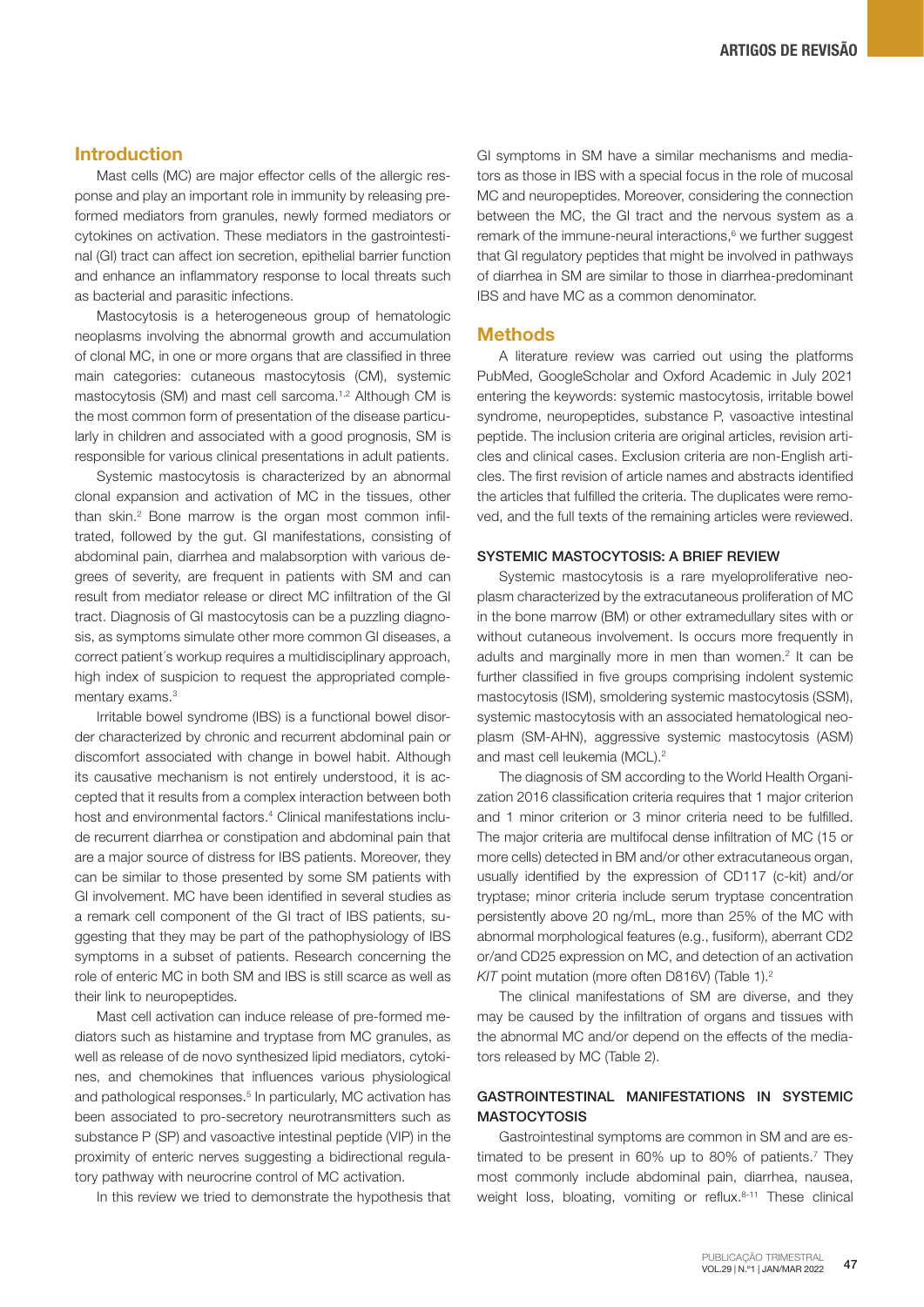Table 1: World Health Organization 2016 criteria for diagnosis of systemic mastocytosis

| Major                                                                                                 | Multifocal dense infiltrates of MC $(>15$<br>MC aggregating) detected in section<br>of bone marrow and/or of other<br>extracutaneous organ(s) by tryptase-<br>immunohistochemistry or other stains                                                                                                                                              |
|-------------------------------------------------------------------------------------------------------|-------------------------------------------------------------------------------------------------------------------------------------------------------------------------------------------------------------------------------------------------------------------------------------------------------------------------------------------------|
| Minor                                                                                                 | In MC infiltrates detected in<br>sections of bone marrow or other<br>extracutaneous organs, >25% of<br>MC are spindle-shaped or: in bone<br>marrow smears, atypical MC (type<br>I plus type II) comprise >25% of all<br>MC; Detection of a c-kit point mutation<br>at codon 816 in bone marrow or<br>blood or other extracutaneous<br>organ(s); |
| If one major and one<br>minor or three minor<br>criteria are fulfilled<br>then the diagnosis<br>is SM |                                                                                                                                                                                                                                                                                                                                                 |

MC, mast cells; SM, systemic mastocytosis \* In case of SM associated hematopoietic clonal non-MC lineage disease (SM-AHNMD), this criterion is not valid.

#### Table 2: Mast cells mediators

| <b>Histamine</b>                   |                                                                                         |
|------------------------------------|-----------------------------------------------------------------------------------------|
| Proteoglycans                      | Heparin, chondroitin sulfate E                                                          |
| <b>Neutral proteases</b>           | Tryptase, chymase, carboxypeptidase A                                                   |
| Lipid-derived<br>mediators         | Prostaglandins (e.g. PGD2),<br>thromboxanes, leukotrienes, HETEs,<br>HPFTF <sub>S</sub> |
| <b>Cytokines and</b><br>chemokines | TNF- $\alpha$ . IL-4, IL-5, IL-6, IL-8, I-309,<br>MCP-1, MIP-1 $\alpha$ , MIP-1 $\beta$ |

HETE, hydroxyeicosatetraenoic acid; HPETE, hydroperoxyeicosatetraenoic acid; IL, interleukin; MCP-1, monocyte chemoattractant protein-1; MIP-1, macrophage inflammatory protein-1; PGD2. prostaglandin D2, TNF, tumor necrosis factor.

manifestations are frequently chronic and a major source of morbidity and may be precipitated by exposure of MC degranulating agents, drugs, temperature, trauma, stress, and ingestions of certain foods.

The exact mechanisms and mediators that take part in the pathophysiology of GI symptoms are not entirely understood, however they may result from systemic and local release of MC mediators (e.g., histamine, leukotrienes, heparin, and proteases) or direct infiltration of GI mucosa by MC that results in local effects of mediators and malabsorption. Furthermore, GI involvement is not necessarily correlated to symptomatic mastocytosis, including in the form of aggressive disease, and studies have shown no relation between MC counts and GI symptoms.<sup>12,13</sup>

Diarrhea, which is present in about 40% of mastocytosis patients,<sup>7</sup> has been suggested to result from a combination of mechanisms. One mechanism is small bowel, colonic or rectal involvement. Another is the hypersecretion of gastric acid

which can cause the precipitation of bile acids, inactivation of the pancreatic enzymes and has a direct effect on the small intestinal villi. Changes in GI transit can be another mechanism while diarrhea due to abnormal motility without altered transit could be considered. Malabsorption is less frequently reported in patients with SM as a result of the dysfunction of the small intestine but can also play a role in some patients who report diarrhea.

Colon and ileum are the most commonly sites involved, followed by duodenum, and stomach. Although the number of mucosal MC is not consistent between studies,14 MC are usually present in the *lamina propria* and underneath epithelium in focal aggregates of MC.9,10,15-19 Nonetheless, histopathologic features of GI involvement are variable among patients, and a high index of suspicion is required to reach the diagnosis. The endoscopic findings are frequently unremarkable or nonspecific and GI infiltration by MC can be focal and subtle, requiring multiple biopsies. In addition, special stains should be performed in order to observe the MC infiltrate. Therefore, diagnosis requires a multidisciplinary approach including gastroenterologists, hematologists, and pathologists.<sup>3</sup>

In GI tract, MC are preferentially located close to nerves in the *lamina propria*20 where they can be activated by substances such as IgE, interferons, complement factors, hormones, and neuropeptides. When stimulated they release mediators, such as serotonin, proteases and proinflammatory cytokines, that can stimulate ion secretion and decrease epithelial barrier function which results in increased intestinal permeability and increase contraction of smooth muscle causing painful contractions of the gut.21 Additionally, intestinal MC play an important role of immunoregulation in the interface between intestinal mucosa and the environment. They have a crucial role in fighting bacterial and parasitic infections while actors in innate immunity. Through the release of cytokines and chemokines, MC can increase the recruitment of inflammatory cells which may contribute to the burden of GI manifestations.22

# EVIDENCE FOR THE INVOLVEMENT OF THE MAST CELLS IN GASTROINTESTINAL MANIFESTATIONS OF PATIENTS WITH SYSTEMIC MASTOCYTOSIS

A study published by Sokol *et al* in 2013, involving 83 patients with mastocytosis, showed that the mean absolute number of MC in GI tract was higher when compared to the control group, but no correlation was found between MC infiltration and GI symptoms.<sup>23</sup> This further supports the hypothesis that GI symptoms are more due to MC mediators than MC local infiltration. One year later, Doyle *et al* reported on 24 patients with SM, demonstrating that the histologic findings highlighted the various presentations of MC as focal and multifocal aggregates and variable MC density.<sup>9</sup> Regarding the role of MC in inducing anorectal symptoms, in Libel *et al* study,<sup>24</sup> done over two decades ago and including patients with increased MC consistent with SM, the results suggested that

REVISTA DA SOCIEDADE PORTUGUESA DE MEDICINA INTERNA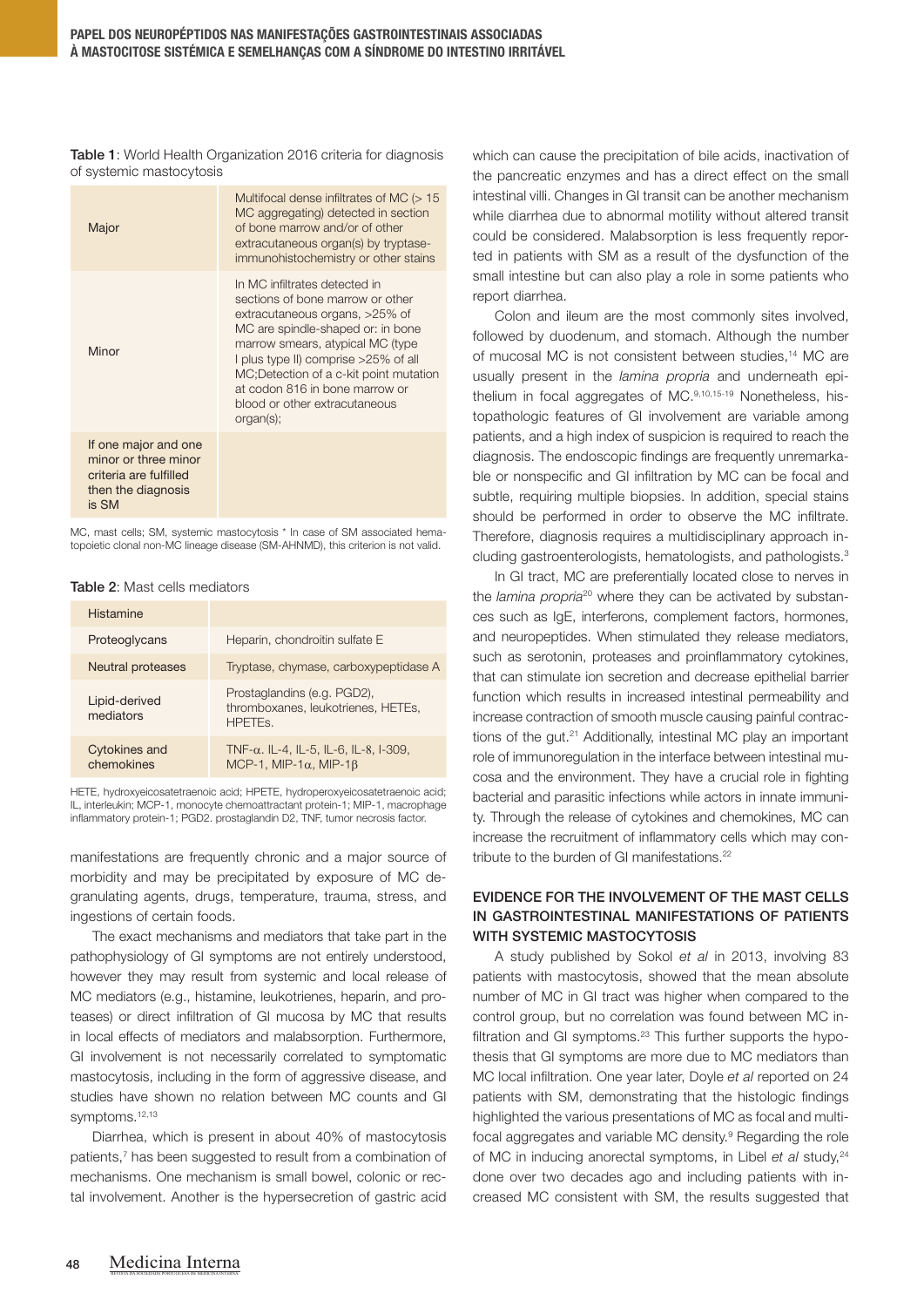MC may decrease rectal compliance or over-reactive rectal contractility. One limitation to detect gastrointestinal MC infiltrates are difficulties in identifying these cells in GI biopsies.<sup>25</sup> Patients with unexplained symptoms such as chronic diarrhea and abdominal pain with initial findings of inflammatory infiltrates in biopsy of GI tract specimens might benefit from a further immunohistochemical analysis that targets MC, such as CD117 and tryptase, and to detect abnormal MC, such CD25, but these studies are not usually easy to interpret.<sup>26,27</sup> Likewise, a high index of suspicion may be required in cases where GI manifestations are present without previous established diagnosis of SM in order to overcome the challenges of MC identification in mucosal biopsy specimens.<sup>28</sup>

In Johncilla *et al* study,<sup>29</sup> the authors further suggested that MC aggregates can be found in biopsies from GI tract in asymptomatic individuals without previous or suspected diagnosis of SM. This additionally propose that even when MC aggregates are observed in symptomatic patients, the causative mechanism of GI symptoms cannot be solely reduced to MC infiltration and the number of tissue MC but also depending on the extent and type of MC mediators released.<sup>30</sup>

### BIOLOGY IN LOWER GASTROINTESTINAL SYMPTOMS AND PEPTIDES

The connection between the GI tract and the nervous system is an essential remark of the immune-neural interactions and the interface between the body and the outside world. This connection encompasses the role of the central nervous system, the hypothalamic pituitary axis and sympathetic, parasympathetic, and enteric nerves that can function independently or in conjunction to alter GI function. The consequences of such connections are a coordinated mucosal secretion and enteric motor propulsion with side effects of abdominal pain, diarrhea and fecal urgency.31 Some of the neurotransmitters release from terminal endings of enteric nerves are SP, VIP, serotonin, neuropeptide Y, somatostatin and motilin. While mucosal MC in the GI tract occur particularly in the intestinal *lamina propria*, its distribution in GI tract varies between individuals and disorders. Though MC are frequently present in the proximities of enteric nerves in pathological and non-pathological conditions, the number of MC and nerve density might differ depending on the disorder. Stress neuropeptides have been associated with MC activation in GI tract and changes in ion secretion and permeability.32,33 Furthermore, MC activation has been associated to some pro-secretory neurotransmitters such as SP and VIP<sup>34</sup> in the proximity of enteric nerves suggesting a bidirectional regulatory pathway with neurocrine control of MC activation. Therefore, MC mediators act as stimuli for neurotransmitters release from nerve endings and these substances activate directly and indirectly mucosal MC to induce changes in ion secretion.<sup>35</sup>

#### SUBSTANCE P

Unmyelinated nerves in colonic mucosa contain

neuropeptides such as SP, one of the major neurotransmitters of the innervation of human intestine. Substance P is a peptide member of the tachykinin family localized in the central nervous system and several peripheral tissues. The immunomodulatory properties of SP have been studied using the GI tract as a model.<sup>36</sup> It is proposed that SP can regulate gut motility and secretion and modulate gut sensitivity in humans. Although not the primarily activation pathway, MC can be activated by non-immune stimuli that include neuropeptides, stress and bacterial toxins. The neuropeptide SP has shown to cause higher rates of release of histamine in inflammatory bowel disease patients,<sup>37</sup> suggesting the potential of the functional interactions between enteric MC and the nervous system. In Wang et al study,<sup>38</sup> intestinal MC were involved in changes in intestinal ion secretion mediated by SP. It suggested that SP caused the release of histamine from MC.

Besides the capacity of SP to cause MC degranulation, it has been demonstrated that it can lower stimulation threshold to a second stimuli resulting in responsiveness of MC without degranulation in particular physiologic conditions.<sup>39</sup> Overall, whether MC activation might result from expression of neurokinin receptors for SP or local environment, SP can influence intestinal MC triggering.40

### VASOACTIVE INTESTINAL PEPTIDE

Vasoactive intestinal peptide is a neurotransmitter and neuroendocrine releasing factor produced in neurons and widely distributed in the digestive system in the myenteric and submucosal neurons and nerve terminals.41 VIP is also produced by immune cells including MC and it has shown to increase degranulation of MC in *in vitro* experiments.42 While VIP receptors are well distributed along human intestine, the highest levels were found in colon sigmoid.<sup>43</sup> VIP role in the GI tract encompasses outcomes on secretion, intestinal barrier and mucosal immunology. The effects of VIP in the digestive system include relaxation of smooth muscle, vasodilatation and decrease water transport in the small intestine as well as increase water, ion and mucus secretion, and delay muscle contraction in the colon.44,45 Hypersecretion induced by VIP leads to watery diarrhea, while VIP-induced vasodilatation in gut mucosa as well as its role in epithelial paracellular permeability is associated with edema.<sup>46</sup> VIP has been associated with GI disorders including IBS47,48 and inflammatory bowel diseases (IBD). In Duffy *et al* study,49 VIP levels in patients with IBD were positively associated with activity of the disease during the period of study, suggesting a potential role of VIP measurement in the follow up of IBD patients. Furthermore, increased VIP levels and MC expressing VIP receptors were found in IBD patients.<sup>42</sup>

# SIMILARITIES BETWEEN SYSTEMIC MASTOCYTOSIS AND IRRITABLE BOWEL SYNDROME

Irritable bowel syndrome is a functional bowel disorder characterized by chronic and recurrent abdominal pain or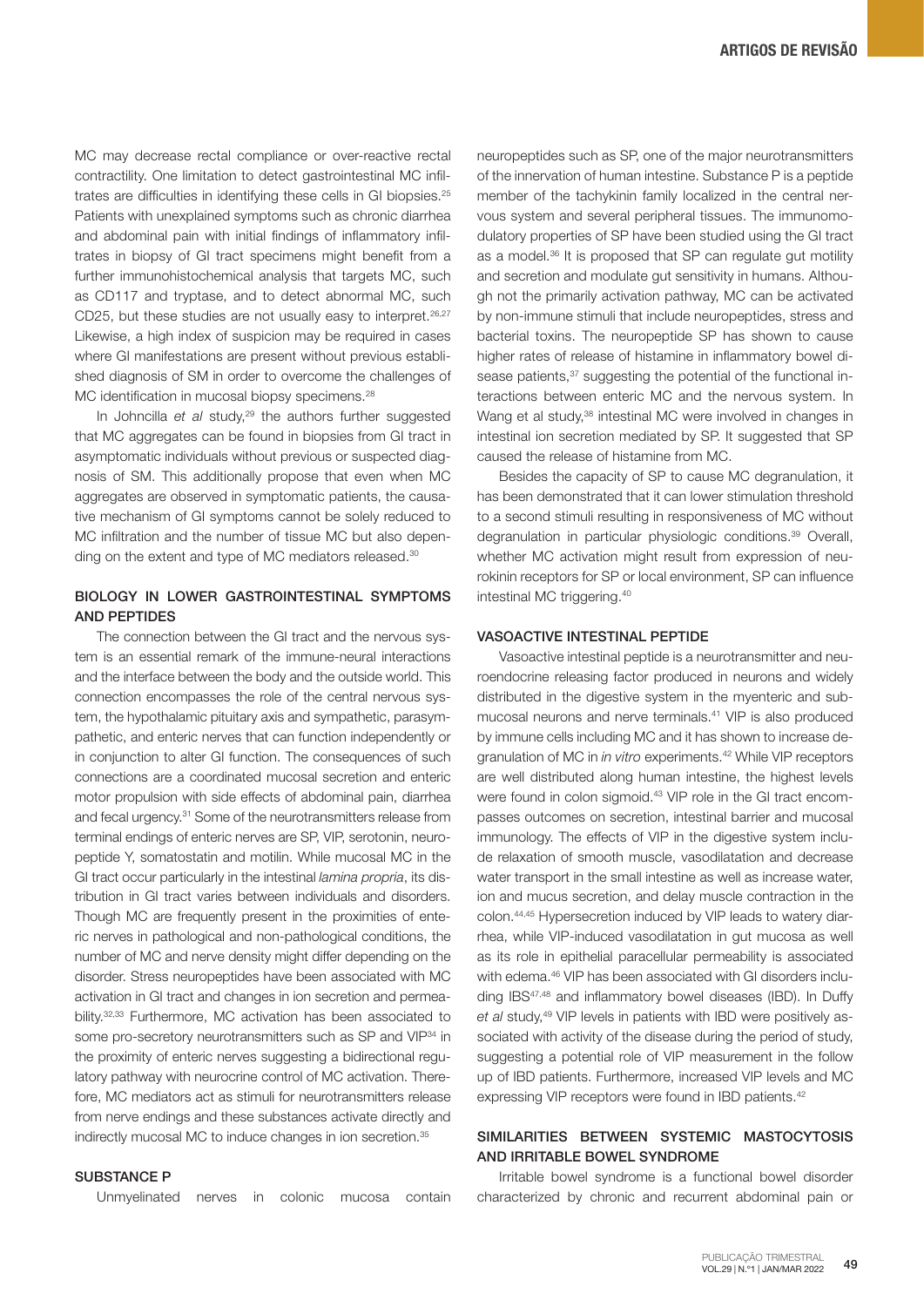discomfort associated with defecation or change in bowel habit that affects adolescents and adults and predominantly females.<sup>50</sup> The main symptoms that form the basis of IBS classification according to Rome II criteria are diarrhea and constipation, so much so they are also used to distinguish two main presentations of this disorder, diarrhea-predominant IBS and constipation-predominant IBS. Although the clinical manifestations of IBS are present in many degrees of severity, IBS patients have an impaired quality of life, and the disease is associated with high health care costs.

Current evidence supports the awareness that IBS develops in a brain-gut unbalance influenced by environmental and intrinsic factors to the host that can help explain the variation in symptoms presented by patients. The interaction between immune system and neuropeptides and the enhancement of an inflammatory mucosal response with an increase in immune cells is a key feature of IBS. Stress, psychiatric disorders, history of physical abuse and psychosocial factors, as well as diet choices, are some of the features associated to the clinical expression of IBS.<sup>51,52</sup>

The potential role of MC in the pathophysiology of IBS symptoms has been questioned before<sup>53,54</sup> and it regards not only the common increase in intestinal mucosal MC, the close proximity of MC to enteric nerves but also the variety of mediators release by MC with potential to cause GI symptoms. MC participate in allergic and parasite inflammation, as well as, regulation of epithelial barrier, mucosal immune function, motility and gut visceral sensitivity.<sup>35,54,55</sup> Previous evidence shows that there is an increased number of MC in the intestinal and colonic mucosa of IBS patients,<sup>56-60</sup> particularly in the ileum-caecum region and rectum.61-63 In Katinios *et al* study, the results show an increase in intestinal permeability and MC counts in IBS patients.60 In Piche *et al* research, MC infiltrates in the *lamina propria* of caecum specimens were associated with the severity of fatigue and depression in both IBS subtypes patients.59 The attempt of Libel *et al* study to associate MC with anorectal symptoms also suggests a plausible explanation for these symptoms in both IBS and SM patients.<sup>24</sup> Considering the pathologic features, the mast cell/inflammatory cell ratio has been shown to favor MC in patients with mastocytosis. In other GI diseases with an increase in histologic inflammation, the ratio was in favor of inflammation.<sup>23</sup> The interaction between MC and enteric nerves provides a base for stress-activation and in addition to behavioral factors and the inflammatory response impact gut physiology. There is an association between the proximity of MC to enteric nerves, and specifically SP-positive enteric nerves,<sup>64</sup> and severity and frequency in symptoms.<sup>65</sup> There is a possibility that jejune MC may contribute to functional disorders and symptoms of diarrhea-predominant IBS.<sup>56</sup> Substance P and VIP levels were found higher in IBS patients as well as MC with VIP-receptors<sup>47,66,67</sup> which is consistent with the suspected role of these cells and peptides in the genesis of GI symptoms in diarrhea-predominant IBS patients. In parallel,

MC and the levels of VIP and SP may as well be influenced by gender as they were found to be correlated in women and not in men.<sup>67</sup> The immune therapeutic targets that have been studied in IBS patients with focus in the neuro-immune activation have the potential to be an important asset in the treatment of other GI dysfunctional and inflammatory disorders.68

# **Conclusion**

This present review takes a general approach to SM and IBS focused on the similarities in GI manifestations and the role of MC and neuropeptides.

Neuron-mast cells interactions play an important role in GI manifestations of SM and IBS. Several studies have tried to identify a link between MC and neuropeptides in the intestinal tract that might help to explain the GI manifestations common both in SM and IBS. The close proximity of MC to neurons in the digestive tract does not seem accidental, so much so that a bidirectional communication line has been implied in order to explain the complexity of the enteric nervous system and the predisposition to GI symptoms.

So far, SM and IBS are likely to share a common denominator in the pathogenesis of GI symptoms, the mast cells. Both disorders can have a similar clinical expression of symptoms such as abdominal pain and diarrhea that cause great morbidity and affect quality of life. Considering that MC histological identification can be a challenge, in patients with recurrent and chronic GI symptoms without previous diagnosis, the identification of MC in biopsy specimens may require an additional grade of suspicion to use additional techniques particularly in the presence of an inflammatory cells. This limitation can partially explain the lack of understanding of the role of MC in many GI disorders.

Nevertheless, more evidence is needed regarding MC and neuropeptides interaction in order to better understand the pathophysiology of SM and IBS. Additional studies that can contribute to the knowledge of the active role of MC as local or systemic mediators in GI symptoms common to many gut disorders are required.

#### Declaração de Contribuição / *Contributorship Statement*:

Carolina Perez Duque - Revisão da literatura, Escrita do 1º manuscrito Margarida Lima - Comentários e Contribuições às versões subsequentes.

#### Responsabilidades Éticas

Conflitos de Interesse: Os autores declaram não possuir conflitos de interesse.

Suporte Financeiro: O presente trabalho não foi suportado por nenhum subsidio o bolsa ou bolsa.

Proveniência e Revisão por Pares: Não comissionado; revisão externa por pares.

#### Ethical Disclosures

Conflicts of Interest: The authors have no conflicts of interest to declare.

REVISTA DA SOCIEDADE PORTUGUESA DE MEDICINA INTERNA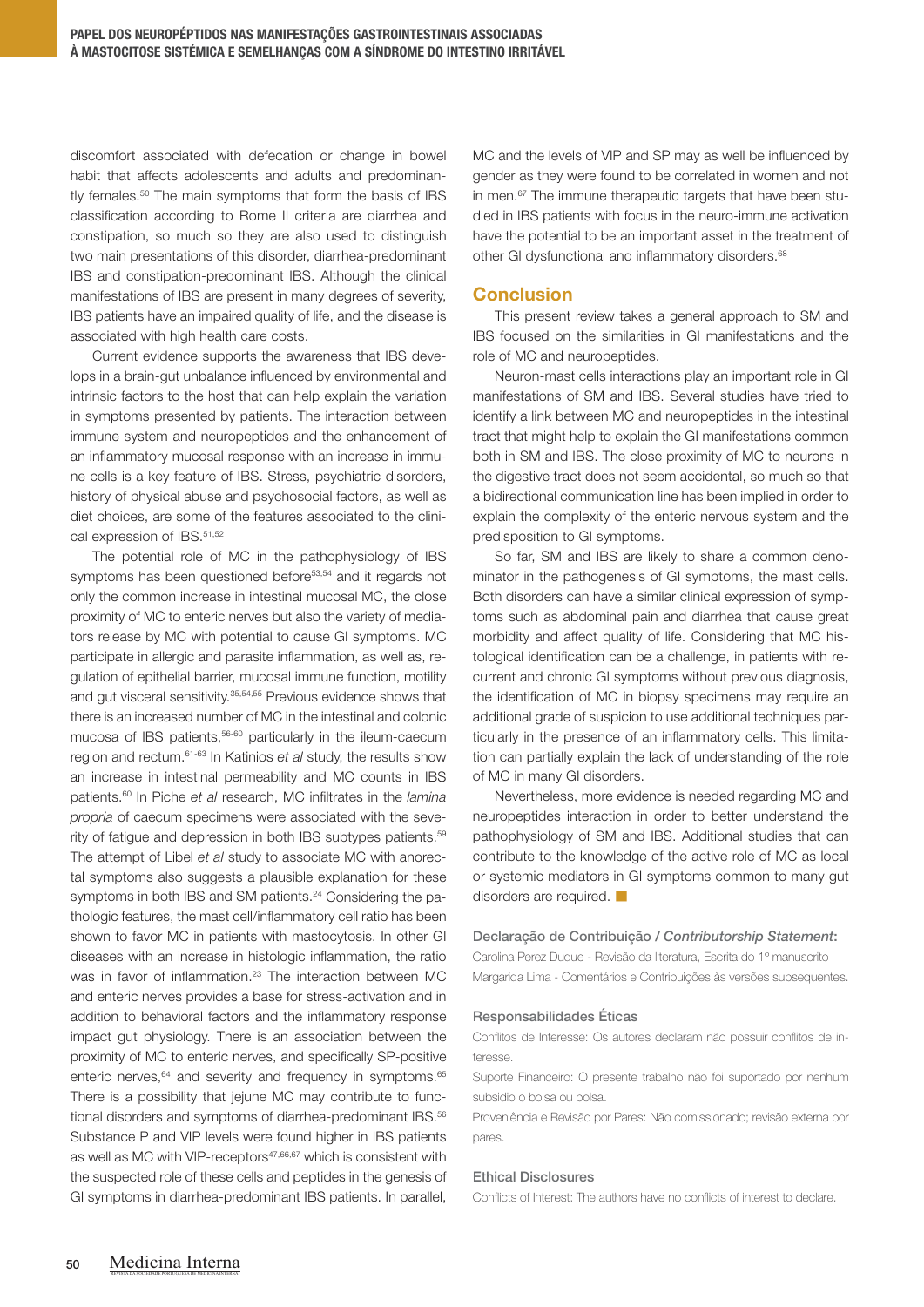Financial Support: This work has not received any contribution grant or scholarship.

Provenance and Peer Review: Not commissioned; externally peer reviewed.

© Autor (es) (ou seu (s) empregador (es)) e Revista SPMI 2022. Reutilização permitida de acordo com CC BY-NC. Nenhuma reutilização comercial. © Author(s) (or their employer(s)) and SPMI Journal 2022. Re-use permitted under CC BY-NC. No commercial re-use.

#### Correspondence / Correspondência:

Carolina Perez Duque - carolinapduque@gmail.com

Instituto de Ciências Biomédicas Abel Salazar da Universidade do Porto (ICBAS), Porto, Portugal

Rua de Jorge Viterbo Ferreira, nº 228, 4050-313 - Porto, Portugal

Received / Recebido: 21/10/2021 Accepted / Aceite: 20/12/2021 Publicado / Published: 22 de março de 2022

#### **REFERENCES**

- Arber DA, Orazi A, Hasserjian R, Thiele J, Borowitz MJ, Le Beau MM, et al. The 2016 revision to the World Health Organization classification of myeloid neoplasms and acute leukemia. Blood. 2016; 27:2391-405. doi: 10.1182/ blood-2016-03-643544.
- 2. Valent P, Akin C, Metcalfe DD. Mastocytosis: 2016 updated WHO classification and novel emerging treatment concepts. Blood. 2017;129:1420-7. doi: 10.1182/blood-2016-09-731893.
- 3. Zanelli M, Pizzi M, Sanguedolce F, Zizzo M, Palicelli A, Soriano A, et al. Gastrointestinal Manifestations in Systemic Mastocytosis: The Need of a Multidisciplinary Approach. Cancers. 2021;13:3316.
- 4. Sébastian Domingo JJ. Irritable bowel syndrome. Med Clin. 2021;158:76- 81. doi: 10.1016/j.medcli.2021.04.029.
- 5. Moon TC, Dean Befus A, Kulka M. Mast cell mediators: Their differential release and the secretory pathways involved. Front Immunol. 2014;5:1–18.
- 6. Traina G. The role of mast cells in the gut and brain. J Integr Neurosci. 2021;20:185-96. doi: 10.31083/j.jin.2021.01.313.
- 7. Jensen RT. Gastrointestinal abnormalities and involvement in systemic mastocytosis. Hematol Oncol Clin North Am. 2000;14:579–623.
- 8. Cherner JAYA, Jensen RT, Dubois A, Dorisio TMO, Gardner JD, Metcalfe DD. Gastrointestinal Dysfunction in Systemic Mastocytosis: A Prospective Study. Gastroenterology. 1988;95:657–67.
- 9. Doyle L, Sepehr G, Hamilton M, Akin C, Castells M. A clinicopathological study of 24 cases of systemic mastocytosis involving the gastrointestinal tract and assessement of the mucosal mast cell density in irritable bowel syndrome and asymptomatic patients. Am J Surg Pathol. 2014;38:832–43.
- 10. Kirsch R, Geboes K, Shepherd NA, de Hertogh G, Di Nicola N, Lebel S, et al. Systemic mastocytosis involving the gastrointestinal tract: clinicopathologic and molecular study of five cases. Mod Pathol. 2008;21:1508–16.
- 11. Lee JK, Whittaker SJ, Enns RA, Zetler P. Gastrointestinal manifestations of systemic mastocytosis. World J Gastroenterol. 2008;14:7005–8.
- 12. Ferguson J, Thompson RP, Greaves MW. Intestinal mucosal mast cells: enumeration in urticaria pigmentosa and systemic mastocytosis. Br J Dermatol. 1988;119:573–8.
- 13. Siegert SI, Diebold J, Ludolph-Hauser D, Löhrs U. Are gastrointestinal mucosal mast cells increased in patients with systemic mastocytosis? Am J Clin Pathol. 2004;122:560–5.
- 14. Miner PBJ. The role of the mast cell in clinical gastrointestinal disease with special reference to systemic mastocytosis. J Invest Dermatol. 1991;96:40S-43S; discussion 43S-44S, 60S-65S.
- 15. Doyle LA, Hornick JL. Pathology of extramedullary mastocytosis. Immunol Allergy Clin North Am. 2014;34:323–39.
- 16. Scolapio JS, Wolfe J 3rd, Malavet P, Woodward TA. Endoscopic findings in systemic mastocytosis. Gastrointest Endosc. 1996;44:608–10.
- 17. Hahn HP, Hornick JL. Immunoreactivity for CD25 in gastrointestinal

mucosal mast cells is specific for systemic mastocytosis. Am J Surg Pathol. 2007;31:1669–76.

- 18. Shih AR, Deshpande V, Ferry JA, Zukerberg L. Clinicopathological characteristics of systemic mastocytosis in the intestine. Histopathology. 2016;69:1021–7.
- 19. Vajpeyi R. Gastrointestinal manifestations of systemic mastocytosis. Diagnostic Histopathol. 2016;22:167–9.
- 20. Stead RH, Dixon MF, Bramwell NH, Riddell RH, Bienenstock J. Mast cells are closely apposed to nerves in the human gastrointestinal mucosa. Gastroenterology. 1989;97:575–85.
- 21. Marney SRJ. Mast cell disease. Allergy Proc. 1992;13303–10.
- 22. Ramsay DB, Stephen S, Borum M, Vltaggio L. Mast cells in gastrointestinal disease. Gastroenterol Hepatol. 2010;6:772–7.
- 23. Sokol H, Georgin-lavialle S, Canioni D, Chandesris M, Suarez F, Launay J, et al. Gastrointestinal manifestations in mastocytosis : A study of 83 patients. J Allergy Clin Immunol. 2013;132:866–73.
- 24. Libel R, Biddle WL, Miner PBJ. Evaluation of anorectal physiology in patients with increased mast cells. Dig Dis Sci. 1993;38:877–81.
- 25. Tzankov A, Duncavage E, Craig FE, Kelemen K, King RL, Orazi A, et al. Mastocytosis: Lessons Learned From the 2019 Society for Hematopathology/European Association for Haematopathology Workshop. Am J Clin Pathol. 2021;155:239–66. doi:10.1093/ajcp/aqaa183
- 26. Behdad A, Owens S. Systemic mastocytosis involving the gastrointestinal tract: case report and review. Arch Pathol Lab Med. 2013;137:1220–3.
- 27. Bedeir A, Jukic DM, Wang L, Mullady DK, Regueiro M, Krasinskas AM. Systemic mastocytosis mimicking inflammatory bowel disease: A case report and discussion of gastrointestinal pathology in systemic mastocytosis. Am J Surg Pathol. 2006;30:1478–82.
- 28. Zanelli M, Pai RK, Zorzi MG, Zizzo M, Martino G, Morelli L, et al. Gastrointestinal Mastocytosis : A Potential Diagnostic Pitfall to Be Aware. Int J Surg Pathol. 2019;27:643-6. doi: 10.1177/1066896919846648.
- 29. Johncilla M, Jessurun J, Brown I, Hornick JL, Bellizzi AM, Shia J, et al. Are Enterocolic Mucosal Mast Cell Aggregates Clinically Relevant in Patients Without Suspected or Established Systemic Mastocytosis? Am J Surg Pathol. 2018;42:1390–5.
- 30. Tharp MD. The Spectrum of Mastocytosis. Am J Med Sci. 1985;289:119- 132.
- 31. Wood JD. Enteric neuroimmunophysiology and pathophysiology. Gastroenterology. 2004; 127:635-657.
- 32. Santos J, Yates D, Guilarte M, Vicario M, Alonso C, Perdue MH. Stress neuropeptides evoke epithelial responses via mast cell activation in the rat colon. Psychoneuroendocrinology. 2008;33:1248-56.
- 33. Keita Å V., Söderholm JD, Ericson AC. Stress-induced barrier disruption of rat follicle-associated epithelium involves corticotropin-releasing hormone, acetylcholine, substance P, and mast cells. Neurogastroenterol Motil. 2010;22:e221-2.
- 34. Metcalfe DD, Baram D, Mekori YA. Mast cells. Physiol Rev. 1997;77:1033- 79.
- 35. Yu LCH, Perdue MH. Role of mast cells in intestinal mucosal function: Studies in models of hypersensitivity and stress. Immunol Rev. 2001;179:61- 73.
- 36. Hon WK, Pothoulakis C. Immunomodulatory properties of substance P: The gastrointestinal system as a model. In: Annals of the New York Academy of Sciences. 2006;1088:23-40.
- 37. Raithel M, Schneider HT, Hahn EG. Effect of substance P on histamine secretion from gut mucosa in inflammatory bowel disease. Scand J Gastroenterol. 1999;34:496-503.
- 38. Wang L, Stanisz AM, Wershil BK, Galli SJ, Perdue MH. Substance P induces ion secretion in mouse small intestine through effects on enteric nerves and mast cells. Am J Physiol - Gastrointest Liver Physiol. 1995;269:G85-92.
- 39. Janiszewski J, Bienenstock J, Blennerhassett MG. Picomolar doses of substance P trigger electrical responses in mast cells without degranulation. Am J Physiol - Cell Physiol. 1994;267:C138-45.
- 40. van Diest SA, Stanisor OI, Boeckxstaens GE, de Jonge WJ, van den Wijngaard RM. Relevance of mast cell-nerve interactions in intestinal nociception. Biochimica et Biophysica Acta - Molecular Basis of Disease. 2012;1822:74-84.
- 41. Larsson LI, Fahrenkrug J, Schaffalitzky De Muckadell O, Sundler F, Håkanson R, Rehfeld JR. Localization of vasoactive intestinal polypeptide (VIP) to central and peripheral neurons. Proc Natl Acad Sci U S A. 1976;73:3197- 200.